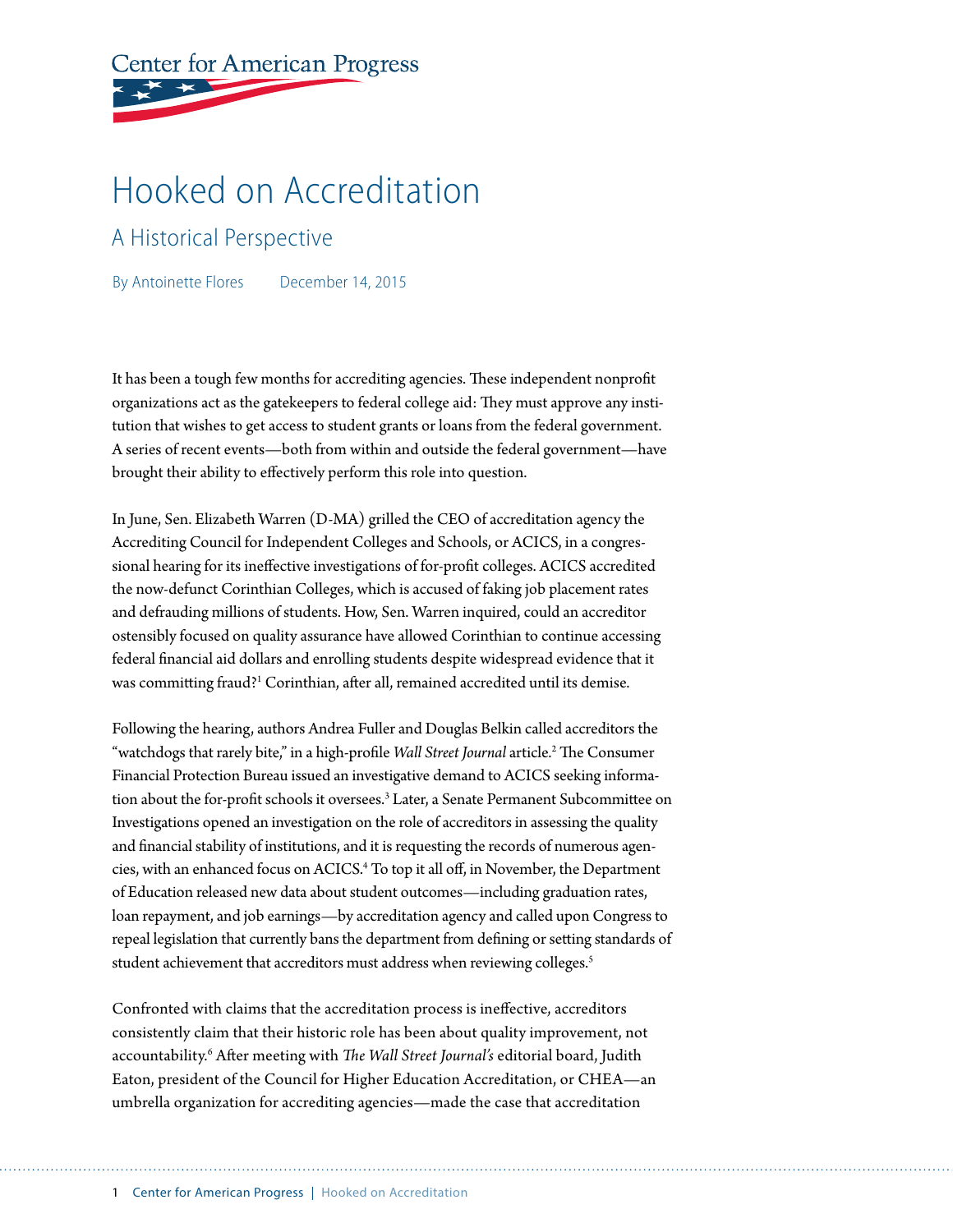agencies are under increasing pressure to do more to protect students. Her argument concludes that the largest game changer for accreditation is an increased urgency to protect students against institutions with poor student outcomes such as high debt, student loan defaults, and low graduation rates.<sup>7</sup>

CHEA and the rest of the accreditation establishment, however, are missing a crucial point: The expectation that accreditors protect students and taxpayer funds is nothing new. In fact, a review of major higher education legislation from World War II through the last reauthorization of the Higher Education Act in 2008 shows that consumer protection has always been the main purpose of federal legislation regarding accreditation. That was the case in 1952, when Congress first leveraged the independent accreditation system as a way to prevent bad actors from receiving federal funds. It still was the goal in 1992, when Congress rewrote many of the rules around accreditation. And it remains true today. If accreditors are still incapable of performing this role, policymakers should explore alternative ways of determining which institutions can and cannot access federal aid.

## The origins of accreditation

From the very beginning of the federal reliance on accreditors, the role of accreditation agencies with respect to federal financial aid has been about protecting consumers and preventing fraudulent actors from receiving taxpayer dollars.

The college accreditation process, however, long predates the advent of federal student aid programs; the first accreditation agencies appeared in the late 1800s.<sup>8</sup> At that time, there were a wide range of colleges and universities with differing admissions requirements, curricula, and required lengths of study to earn a degree. A lack of universal standards made it difficult for institutional administrators to determine the differences between programs at secondary schools, colleges, and graduate schools. For institutions, the variation in curricula and degrees complicated the transfer of credits when students transferred. Similarly, institutions had difficulty assessing whether students from other countries were qualified for college or graduate school.<sup>9</sup>

Colleges and universities created accreditors as voluntary membership associations designed to provide clarity and establish curriculum, degree, and transfer of credit standards through a peer-review process. As voluntary associations, representatives from the member colleges were responsible for establishing standards and ensuring that schools met those standards. If a school was accredited, it sent a signal to other institutions that the education it provided was in line with its own quality standards.<sup>10</sup> And for decades, accreditation stayed that way—a separate and voluntary process that had no interaction with the federal government.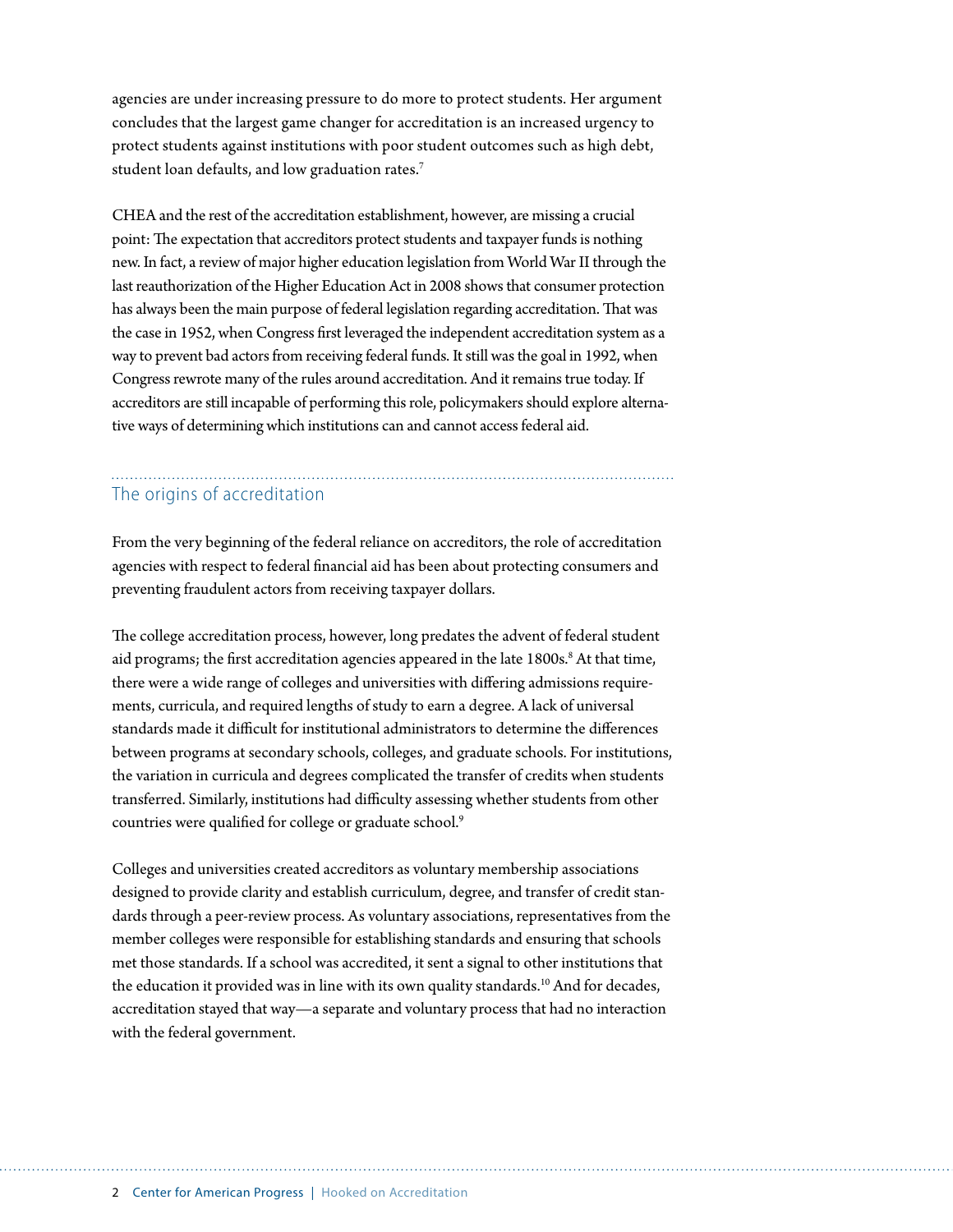## Beginning of federal education dollars and fraud

In the 1940s, however, the federal government's role in higher education began to change. Increased federal involvement and spending created a new set of problems that, eventually, accreditors were relied upon to address.

#### The 1944 GI Bill

Starting with the 1944 Servicemen's Readjustment Act—more commonly known as the GI Bill—the federal government began to provide financial aid directly to returning veterans so that they could attend college. From 1944 to 1951, the government spent \$14.5 billion on the education and training of 8 million GIs returning from World War II.<sup>12</sup> At first, these dollars were largely unrestricted; veterans could use the money at traditional colleges and universities, vocational training programs, and on-the-job and on-farm training programs.<sup>13</sup>

The Veterans Administration administered the federal funds; all it took for educational providers to qualify for federal dollars was approval from a state agency. The GI Bill required that state agencies furnish a list of educational and training institutions qualified to provide training, leaving the task of determining which institutions were worthy of receiving funds to the states.

While the GI Bill was groundbreaking legislation that provided educational opportunity for millions of veterans, it also gave rise to a seedy subindustry of fly-by-night operations. Over the five years following the passage of the GI Bill, almost 6,000 for-profit schools sprung up and took advantage of the new federal education funds. In response, several government entities launched investigations into potential fraud and abuse, including action by the Veterans Administration; the Bureau of the Budget, the predecessor to the Office of Management and Budget; and additional committees formed by the U.S. House of Representatives and the General Accounting Office.<sup>14</sup>

These studies concluded that many of the programs and schools created had no educational background and experience, charged unreasonable and excessive fees, faked attendance records, manipulated state authorities, and offered training in fields with little to no potential for jobs.<sup>15</sup>

An investigation by the House Select Committee to Investigate the Educational, Training and Loan Guaranty Programs Under the GI Bill—known as the Teague Committee for its chairman, Rep. Olin Teague (D-TX)—found that in the state of Pennsylvania, "it was common knowledge among school operators that it was customary to pay inspectors and give them gifts."16 In one instance, a school operator who also owned an automobile agency sold a state official two cars at an unreasonably low price

### **Today's accreditors**

In order for an institution's students to access federal grants and loans for college, it must first be accredited. Today, there are 37 accrediting agencies of varying types. Seven regional accreditors are the largest agencies and oversee a majority of public and private nonprofit schools in addition to some for-profit colleges. Each of these accreditors is responsible for schools in a different geographic area. The second-largest category of accreditors is national accreditation agencies, which tend to focus on a specific type of school. For example, national accreditors might focus on overseeing career schools, art schools, or bible colleges. Most schools that are nationally accredited are for-profit colleges and tend to offer career-specific programs.<sup>11</sup>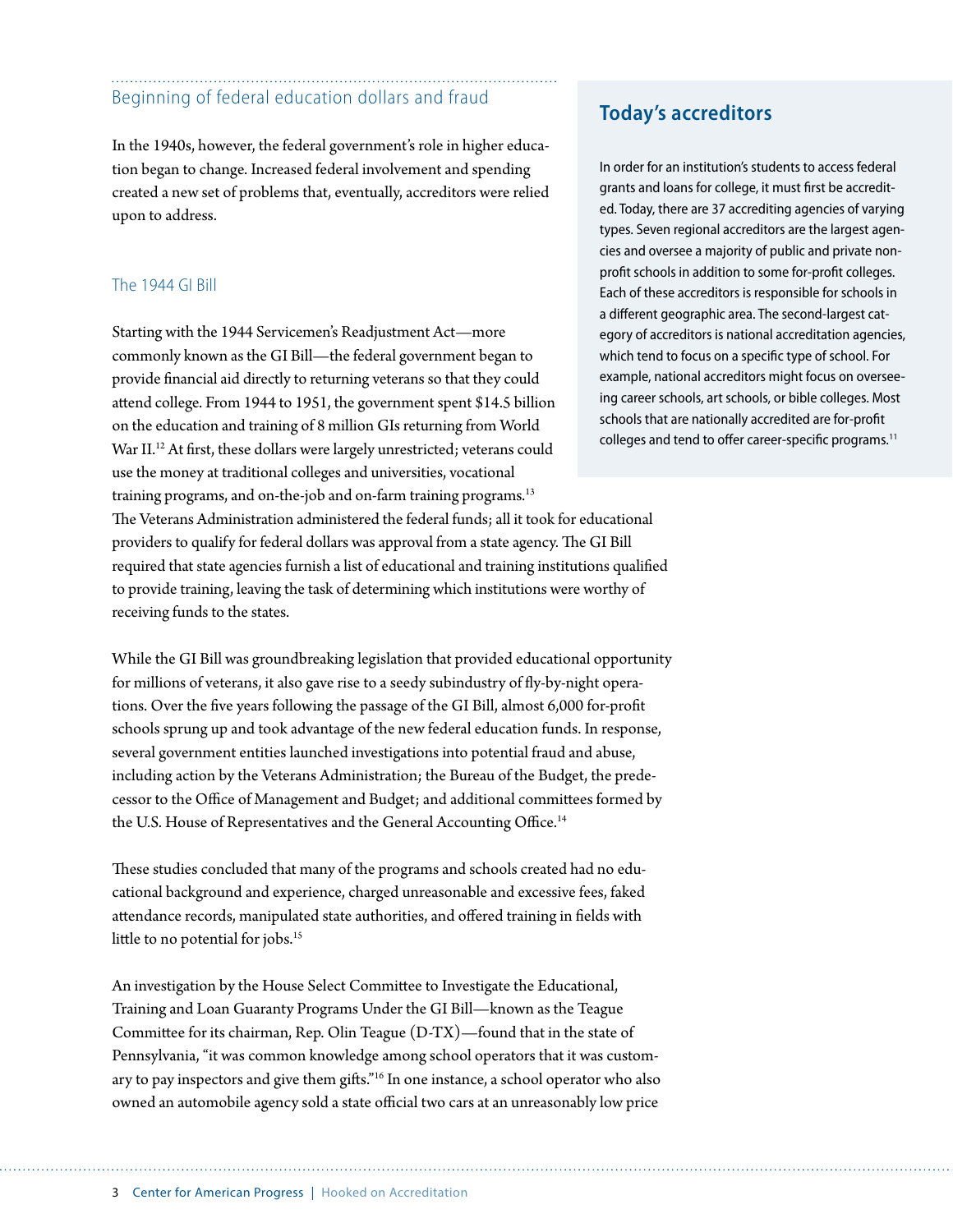and installed accessories for which the state official was never charged. A second Teague Committee report found that there was inadequate reporting and student tracking that resulted in more than \$200 million in overpayments to veterans. Because veterans and institutions failed to notify the Veterans Administration when a student dropped out of training, the administration continued payments to students who were no longer enrolled.<sup>17</sup> These investigations demonstrated that the system of state approval, broadly defined, was an insufficient check on keeping out bad actors.

#### The 1952 GI Bill

Faced with the need to weed out bad college actors and protect students, Congress turned to the accreditation system.<sup>18</sup> In the next authorization of higher education benefits for veterans—the Veterans' Readjustment Assistance Act of 1952—Congress required that institutions receiving GI Bill funds must be accredited. To assist with this task, Congress required the Office of Education—located in the Federal Security Agency, the precursor to the U.S. Department of Education<sup>19</sup>—to publish a list of recognized accrediting and state agencies.

Obtaining accreditation was not, however, the only way a college could still receive federal assistance. Unaccredited nonprofit and public institutions could still access federal aid if they showed that three accredited schools would accept their credits. Alternatively, unaccredited institutions—including for-profit institutions—could seek approval from state agencies to access federal funds if they completed an application process and underwent an investigation to prove that they were a legitimate operation. State agencies were required to determine that an institution was in line with the standards of other accredited institutions in the state, in which case they also would become eligible for federal money.<sup>20</sup>

Since the passage of the second GI Bill, the federal government's relationship with accreditors has been intended to protect students and taxpayers' investments by keeping out fraudulent actors. There was no discussion in these early pieces of legislation about having accreditation agencies work with colleges to improve quality. Relying on accreditors was in some ways an intentional abdication of federal power: The government did not try to create its own oversight system. Rather, it relied on a system that was already in place. But by authorizing a system originally created for quality standards at nonprofit, traditional four-year universities to control the flow of federal funds to a much wider array of institutions, Congress also set the grounds for the quality improvement vs. consumer and taxpayer safeguarding fight that continues today.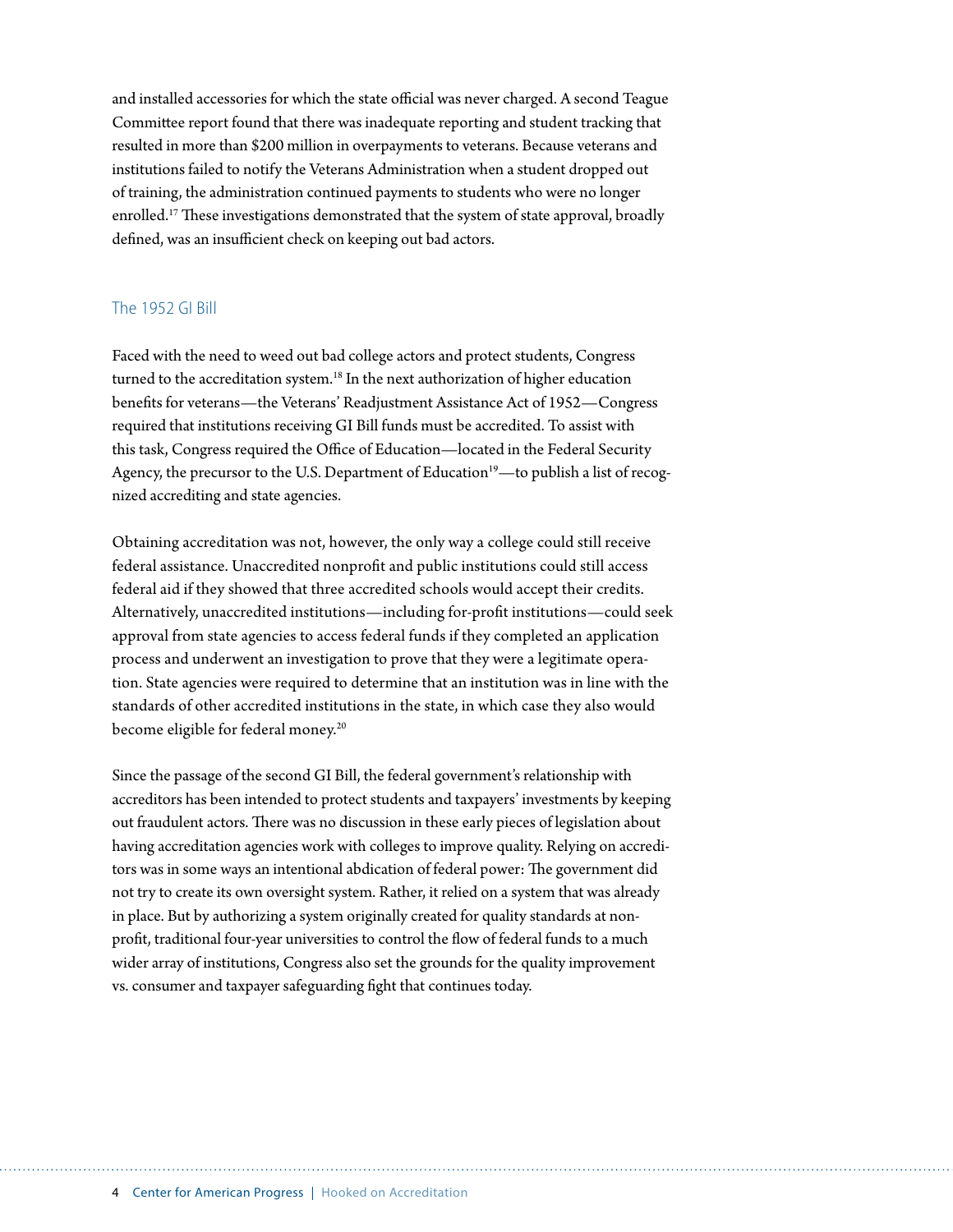## Expansion of federal aid grants and loans broadened reliance on accreditors

Buoyed by the success of the GI Bill, the federal government expanded its federal assistance for college in the 1960s and 1970s to cover students beyond those who had served in the armed forces. Throughout this time, the federal government continued the precedent it set in 1952 by relying on accreditation as the gatekeeper for deciding who could access government dollars.

The two biggest expansions in federal aid for college over this period took place in 1965 and 1972. In 1965, Congress passed the Higher Education Act, or HEA, which opened federal grants and loans to all students who wanted to pursue postsecondary education.21 The bill limited access to federal grants and loans to accredited public and nonprofit institutions. Similarly, the 1965 National Vocational Student Loan Insurance Act allowed for-profit business and trade schools to access federally insured loans—but not grants—if they had accreditation.<sup>22</sup>

| Law                                                                  | <b>Changes to federal aid</b>                                                                                                             | <b>Requirements to receive aid</b>                                                                                                                                                                                                                                                                                                                       |
|----------------------------------------------------------------------|-------------------------------------------------------------------------------------------------------------------------------------------|----------------------------------------------------------------------------------------------------------------------------------------------------------------------------------------------------------------------------------------------------------------------------------------------------------------------------------------------------------|
| Servicemen's<br>Readjustment Act<br>of 1944 (GI Bill)                | Provided federal education<br>benefits for college, as well as<br>vocational, on-the-job, and on-<br>farm training with little oversight. | State agency approval.                                                                                                                                                                                                                                                                                                                                   |
| Veterans' Readjustment<br>Assistance Act of 1952<br>(Second GI Bill) | Provided federal education<br>benefits for veterans with<br>increased oversight.                                                          | Required accreditation or proof that credits were accepted by three accredited schools<br>for public and nonprofit schools. Unaccredited schools had to apply and<br>be approved by state agencies through a lengthy process.                                                                                                                            |
| <b>Higher Education Act</b><br>of 1965                               | Provided grants and loans to<br>all students at public and<br>nonprofit schools.                                                          | Required accreditation or proof that credits were accepted by three accredited schools for<br>public and nonprofit schools. Unaccredited public and nonprofit schools had to be making<br>reasonable progress toward accreditation, as determined by the commissioner of education.                                                                      |
| <b>National Vocational Student</b><br>Loan Insurance Act of 1965     | Provided loans to students at<br>vocational schools.                                                                                      | Required accreditation, certification by state agency, or committee established<br>by the commissioner of education if no agency existed.                                                                                                                                                                                                                |
| <b>Higher Education Act</b><br>Amendments of 1972                    | Provided grants and loans to<br>all students at public, nonprofit,<br>and for-profit schools; increased<br>grant aid.                     | Required accreditation or reasonable progress toward accreditation. Public and nonprofit<br>schools could show proof that credits were accepted by three accredited schools in lieu of<br>accreditation.                                                                                                                                                 |
| <b>Higher Education</b><br>Amendments of 1992                        | Added increased oversight to<br>student aid programs.                                                                                     | Created state postsecondary review agencies that would identify potentially problematic<br>institutions based on indicators determined by Congress. Provided the secretary of education<br>authority to establish standards for approval of accrediting agencies. Accreditors had to meet<br>new requirements established by Congress and the secretary. |
| <b>Higher Education</b><br>Amendments of 1998                        | Decreased state oversight.                                                                                                                | State review agencies were eliminated. Requirements on accreditors were reduced.                                                                                                                                                                                                                                                                         |
| <b>Higher Education Act</b><br>Amendments of 2008                    | Decreased federal oversight and<br>requirements of for accreditors.                                                                       | Accreditors could apply standards based on individual institutional mission.<br>Secretary of education was prohibited from imposing requirements on<br>accreditors that specify standards or assess student learning.                                                                                                                                    |

#### **TABLE 1 Major changes to federal financial aid and accreditation**

Sources: *Servicemen's Readjustment Act of 1944*, Public Law 346, 78th Cong., 2d sess. (June 22, 1944), available at http://www.ourdocuments.gov/doc.php?flash=true&doc=76; *Veterans' Readjustment Assistance Act*  of 1952, Public Law 550, 82nd Cong., 2d sess. (July 16, 1952), available at http://www.gpo.gov/fdsys/pkg/STATUTE-66/pdf/STATUTE-66-Pg663,pdf; Higher Education Act of 1965, Public Law 329, 89th Cong., 1st sess.<br>(November 8, gov/fdsys/granule/STATUTE-86/STATUTE-86-Pg235/content-detail.html; *Higher Education Amendments of 1992*, Public Law 325, 102d Cong., 1st sess. (July 23, 1992), available at https://www.govtrack.us/congress/ bills/102/s1150/text; 1998 Amendments to the Higher Education Act of 1965, Public Law 244, 105th Cong., 2d sess. (January 27, 1998), available at http://www.2.ed.gov/policy/highered/leg/hea98/sec492.html; Higher<br>Education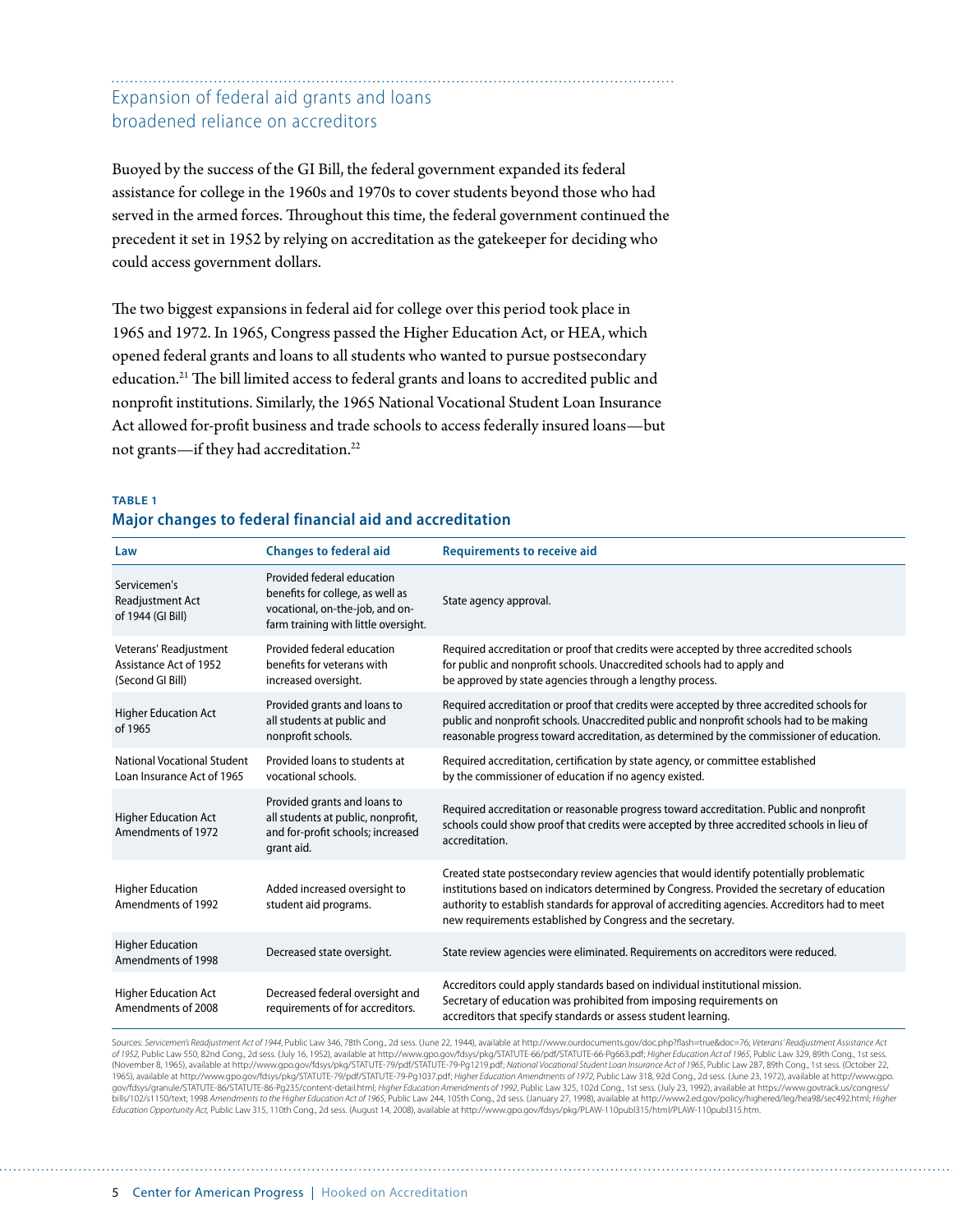The 1972 HEA reauthorization further broadened the type of education providers eligible to receive federal financial aid by allowing grants, in addition to previously authorized loans, to be used at accredited business and trade schools.<sup>23</sup> At the same time, the amendments expanded the volume of federal aid available to students by creating the Basic Educational Opportunity Grant for low-income students, now known as the Pell Grant.<sup>24</sup>

In the 1965 and 1972 amendments, which made expansions to student aid, the federal government continued to rely on accreditation as the process for determining which institutions could receive support. While both acts made it clear that accreditation was the preferred standard for accessing federal aid, they included exceptions to this rule. Under the HEA, unaccredited nonprofit and public schools had to be making reasonable progress toward accreditation, as determined by the commissioner of education, or have three accredited schools accept their credits.25 The National Vocational Student Loan Insurance Act of 1965, meanwhile, required that unaccredited schools be certified by a state agency or a committee established by the federal commissioner of education if no agency existed.<sup>26</sup>

Even though the HEA expanded aid eligibility to a variety of very different institutions with different missions and approaches to education, it did not contemplate any sort of change to the role that accreditation should play in determining which institutions could receive federal funds. None of the legislative changes addressed how accreditors should carry out assessments despite the rapidly expanding range of institutions they were required to review.

The cumulative result was that by 1972, Congress brought the role of accreditation to sectors of higher education it was not created to serve, leading to the creation of many new accrediting agencies focused only on approving for-profit schools. Before Congress made accreditation a prerequisite for government support, it had, for the most part, existed for quality assessment at traditional public and private nonprofit schools.27 Although some accreditors focused on career education prior to the federal government's accreditation requirements, a majority of the accreditors that oversaw for-profit institutions were created after changes in the law. As a result, new entities emerged in the accreditation space having no history of serving a quality improvement function and no road map for how they should think about quality differently.<sup>28</sup>

## An attempted crackdown on widespread waste, fraud, and abuse

By the end of the 1980s, it had become increasingly clear that accreditation alone was an insufficient check on determining which colleges could receive federal student aid. Beset by concerns about rampant waste, fraud, and abuse, Congress created more formal roles for states and the federal government to act as gatekeepers as well. As with prior federal efforts, the emphasis was on ensuring that bad actors could not gain access to federal funds.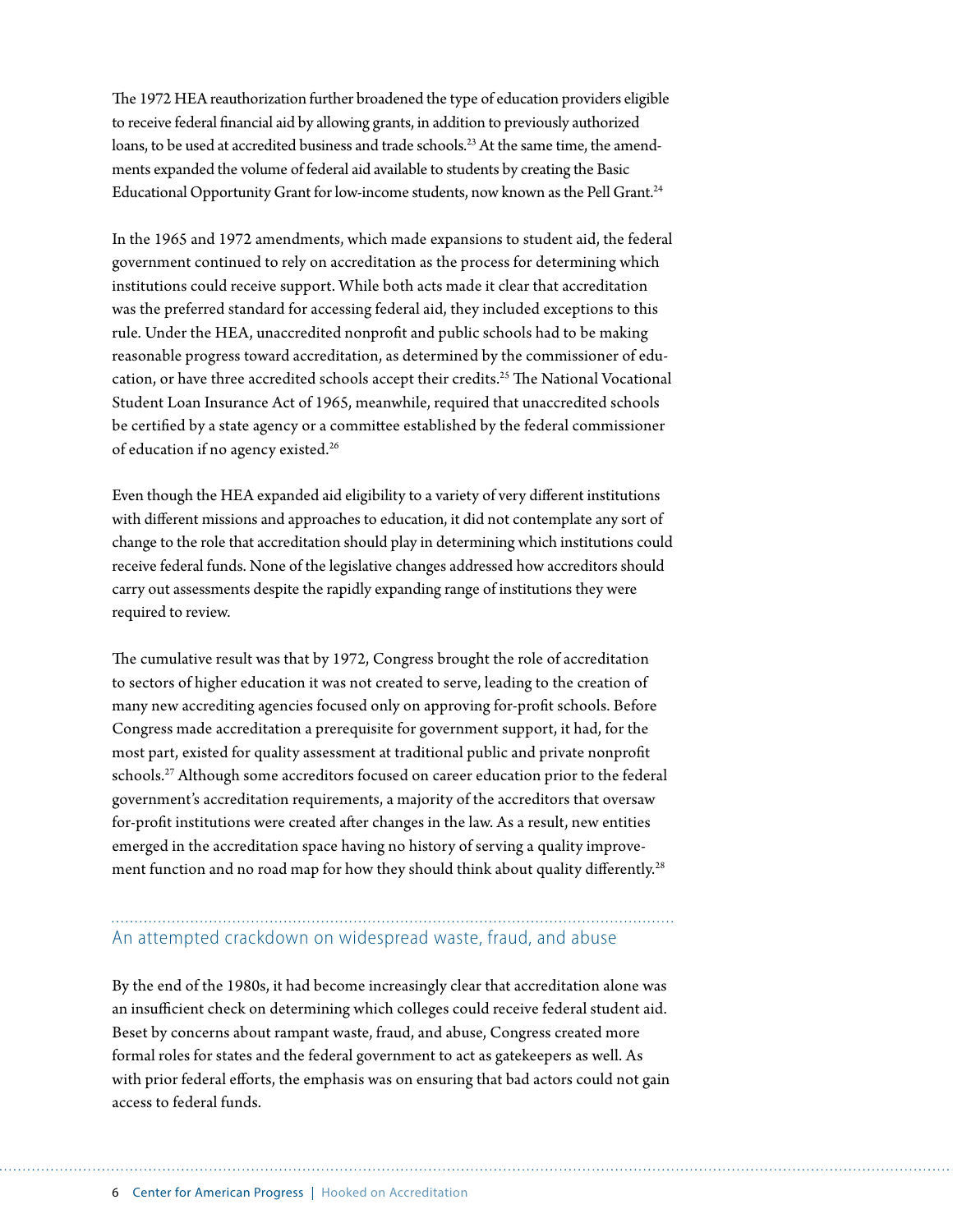Student debt at for-profit trade schools was a significant problem in the 1980s. These institutions had almost four times the default rate as traditional schools.<sup>29</sup> Over a period of six years, loan defaults at these institutions increased 338 percent, to 39 percent.30 For-profit schools were leaving too many with high debt, no degree, and an inability to pay back their loans.<sup>31</sup> These results prompted numerous federal investigations, including a highly publicized one led by Sen. Sam Nunn (D-GA).

The Nunn investigation, which included numerous hearings, found that accreditation failed to protect against fraud at for-profit institutions. Many of the witnesses in the hearings testified that accreditation was not well-suited to provide oversight of for-profit schools because the concept was based on traditional two-year and four-year schools, not for-profit businesses. These investigations turned up troubling findings such as for-profit schools securing accreditation by purchasing accredited nonprofit schools, creating new branch campuses without checks on quality, and bribing and manipulating accreditors.32 To fix the problem, the Nunn committee's final report recommended that Congress create minimum quality standards for all accrediting agencies, as well as uniform consumer protection standards.<sup>33</sup>

Shortly after the Nunn committee wrapped up its work, the 1992 HEA reauthorization laid out a vision that clearly defined what Congress expected of a gatekeeper. The law tried to make up for the failings of accreditors by being more explicit about what accreditors had to assess when they gave schools access to financial aid. Adding states as a primary oversight authority acknowledged that accreditation alone was not sufficient and that there needed to be someone checking the gatekeeper.

Acting on the Nunn committee's recommendations, the 1992 HEA amendments focused on improving gatekeeping for federal aid by strengthening the role of state oversight. The act created new State Postsecondary Review Entities, or SPREs, to work with the Department of Education and identify problematic institutions. Under the law, each state would establish an authority to conduct oversight and define acceptable standards for its institutions.<sup>34</sup> Standards had to include potential indicators of abuse, including high default rates, a majority of institutional funding derived from federal financial aid, and high year-to-year fluctuation of amounts received through financial aid.

States had the freedom to determine how high or low to set the bar of what was deemed acceptable performance, but the secretary of education had final authority over approving the standards in each state. Once states established a reliable authority, defined minimum standards, and received approval from the secretary, they would then review all of the institutions in their state.<sup>35</sup> Any institution that did not meet the standards would be subject to a second, more thorough investigation by the SPREs. If the institution was not in compliance, the Department of Education could then use negative reviews from SPREs to bar access to federal financial aid.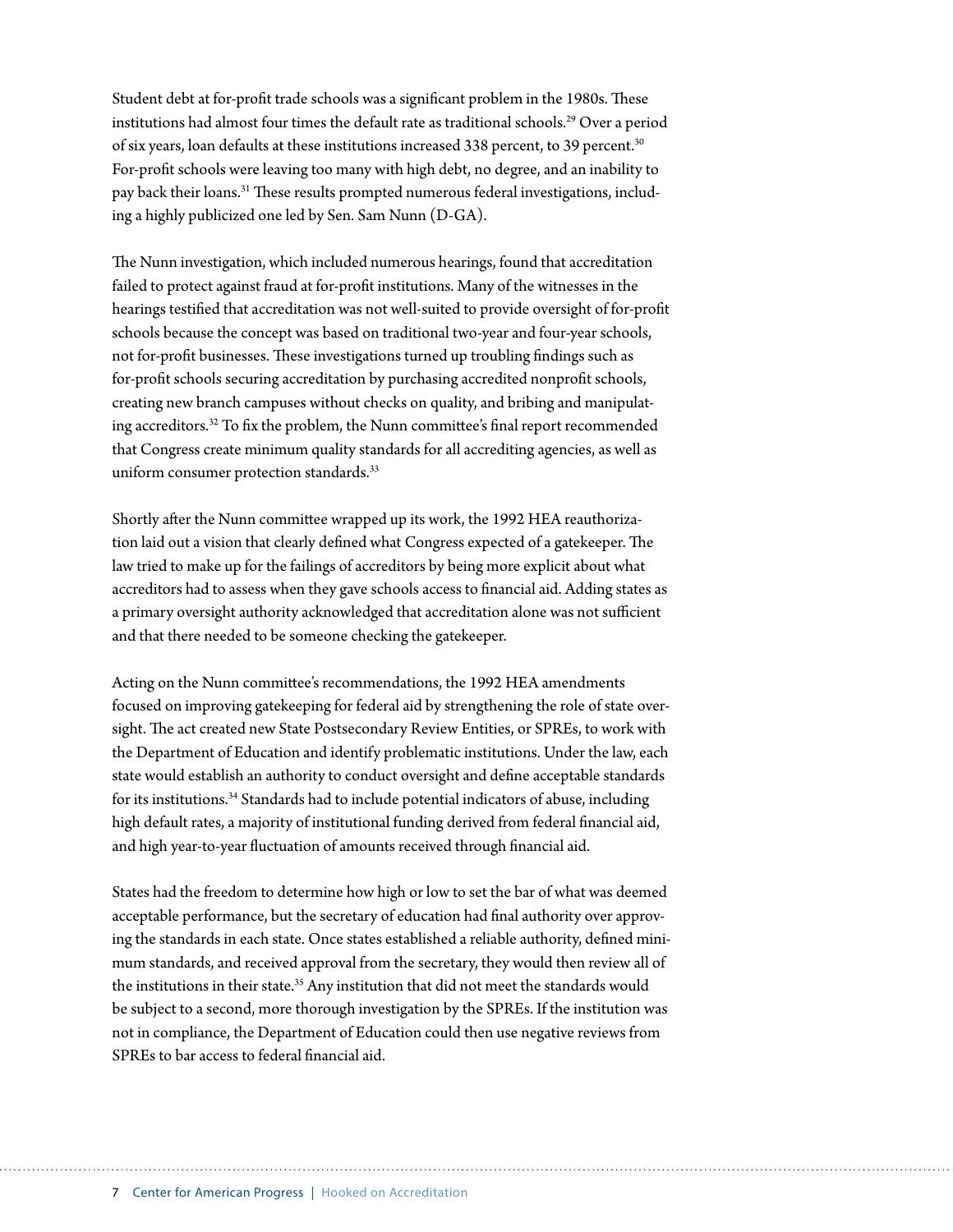The 1992 amendments not only created the first set of federal standards for how accreditors should do their job but also strengthened oversight through other means. First, the secretary of education received new authority to establish standards for approving accrediting agencies that they would have to meet before serving as gatekeepers to federal aid. Second, the 1992 HEA bill also defined specific indicators that accreditors had to create standards around when approving schools for accreditation. The list of requirements included the same indicators that would be measured by state review agencies.<sup>36</sup>

Finally, the 1992 amendments eliminated the provision permitting institutions that got three other institutions to accept their transfer credits to access federal student aid, requiring instead that all institutions receiving funds be accredited without exception. The 1992 reauthorization established accreditation as the only available route to participating in the federal aid programs, while providing additional state and federal oversight in a gatekeeping role.

What was supposed to be a shared gatekeeping role ended up losing state support soon after the passage of the 1992 amendments. State support for SPREs was lukewarm to begin with: States that were already strong on oversight supported SPREs, while those that did not have strong oversight or had a small number of institutions opposed them. Some states were already involved with accountability and actively pursuing oversight within their states and objected to the dominance of the Department of Education. Other states did not have the same high default rates as other states and found the requirements unnecessary.38

The higher education community also objected. Individual institutions were caught by surprise when the Department of Education began to notify approximately 2,000 institutions that they had failed to meet at least one of the requirements laid out in the law and would be subject to a more thorough investigation. Private colleges were particularly outspoken against SPREs because they wanted to maintain independence and viewed the standards outlined in the law as a threat to institutional autonomy and freedom.39

In November 1994, the newly elected House majority—led by Speaker Newt Gingrich (R-GA)—promised to reduce government regulation under its Contract with America. Already unpopular, SPREs were a prime target for elimination. Eventually, Congress withdrew funding and eliminated the legal requirement of state review agencies. States no longer had spelled-out expectations for reviewing institutions and serving as gatekeepers.

## **Accreditor assessment standards**

The Higher Education Amendments of 1992 required accreditors to assess a list of quality indicators:

- 1. Curricula
- 2. Faculty
- 3. Facilities, equipment, and supplies
- 4. Fiscal and administrative capacity as appropriate to the specified scale of operations
- 5. Student support services
- 6. Recruiting and admissions practices, academic calendars, catalogs, publications, grading, and advertising
- 7. Program length and tuition and fees in relation to the subject matter taught and the objectives of the degrees or credentials offered
- 8. Measures of program length in clock hours or credit hours
- 9. Success with respect to student achievement in relation to its mission, including, as appropriate, consideration of course completion, state licensing examination, and job placement rates
- 10. Default rates in the student loan programs under Title IV of this act, based on the most recent data provided by the secretary of education
- 11. Record of student complaints received by, or available to, the agency or association $37$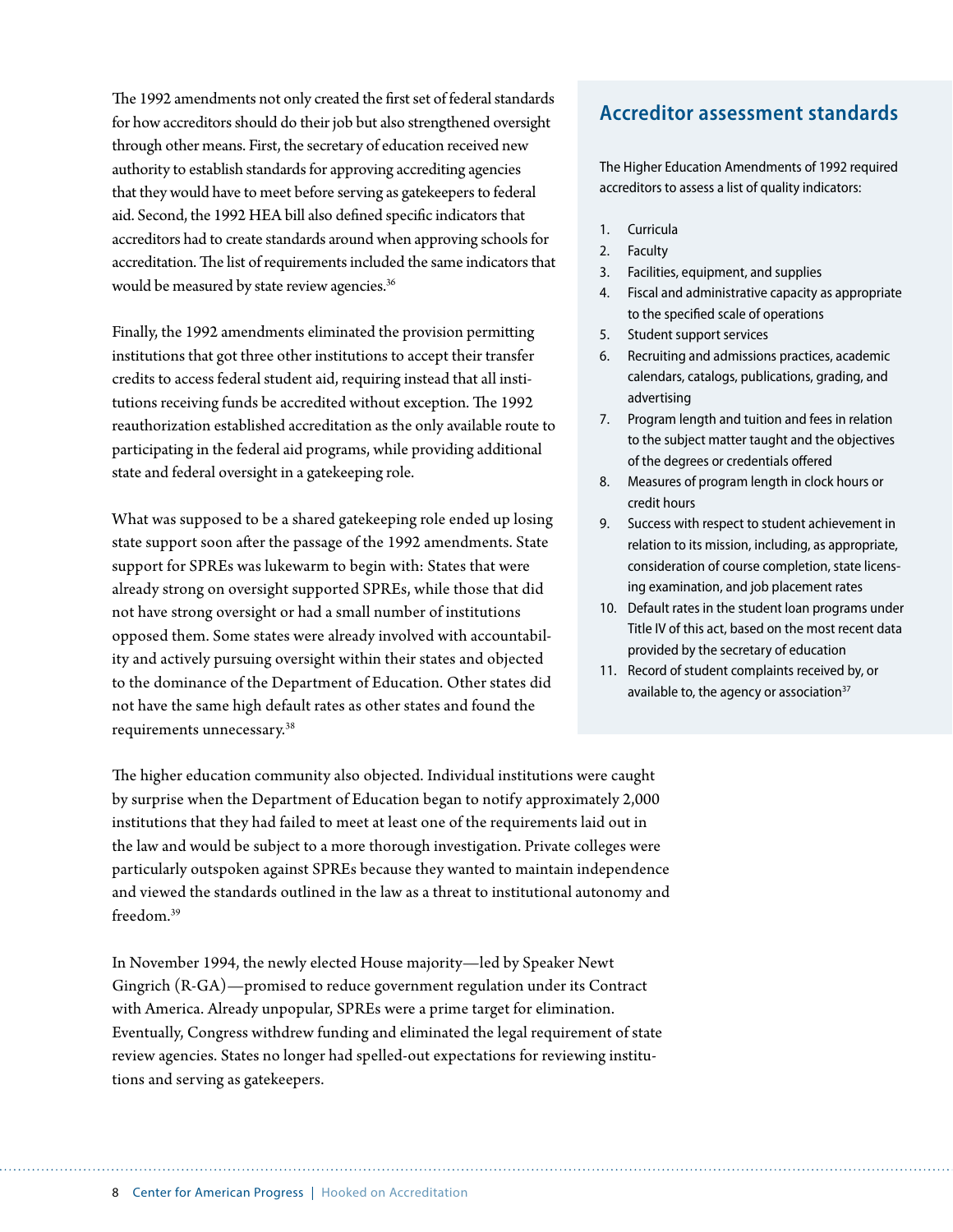The plight of SPREs was a harbinger of what was to come for the role of the federal government's oversight of higher education funding. Following the original passage of the 1992 amendments, the pendulum swung quickly back in the direction of deregulation: New accountability measures lasted just less than two years. The changes were discarded before state review agencies and accreditors could ever implement stronger oversight.

## The federal government backtracks its reliance on states and accreditors for oversight

Following the backlash against the 1992 HEA reauthorization, legislative changes continued to claw back at the strict federal standards imposed on accreditors and institutions under the law. Future reauthorizations of the HEA reflected a reduction in what was required of both states and accreditors.

After walking back state accountability following the 1992 amendments, the 1998 amendments to the HEA reversed many of the new requirements aimed at accreditors. For instance, Congress eliminated the requirement that accreditors check tuition and fees in relation to subject matter and program length.<sup>40</sup> The 1998 bill also eliminated a requirement that accreditors review default rates and conduct their own investigations, with one saying they had to review a record of compliance with default rates provided by the secretary.41 It also eliminated mandatory unannounced site visits for vocational programs, making them optional. Together, the dialed-down language and requirements reflected the view of the new House majority that the federal government should stay out of the business of enforcing standards altogether.

The 2008 HEA amendments continued the trend—started in 1998—of reducing the role of the federal government, giving accreditors greater freedom to act without strong oversight and affording institutions more leeway.42 First, the amendments required that accreditors apply quality standards with respect to the individual institution mission.<sup>43</sup> In effect, this made accreditors serve the role of gatekeeper while letting schools define what it takes to unlock the door. Second, the act prohibited the secretary of education from establishing standards that accreditors have to abide by in assessing student achievement.44 All of the changes combined made accountability increasingly difficult to demand and even harder to define.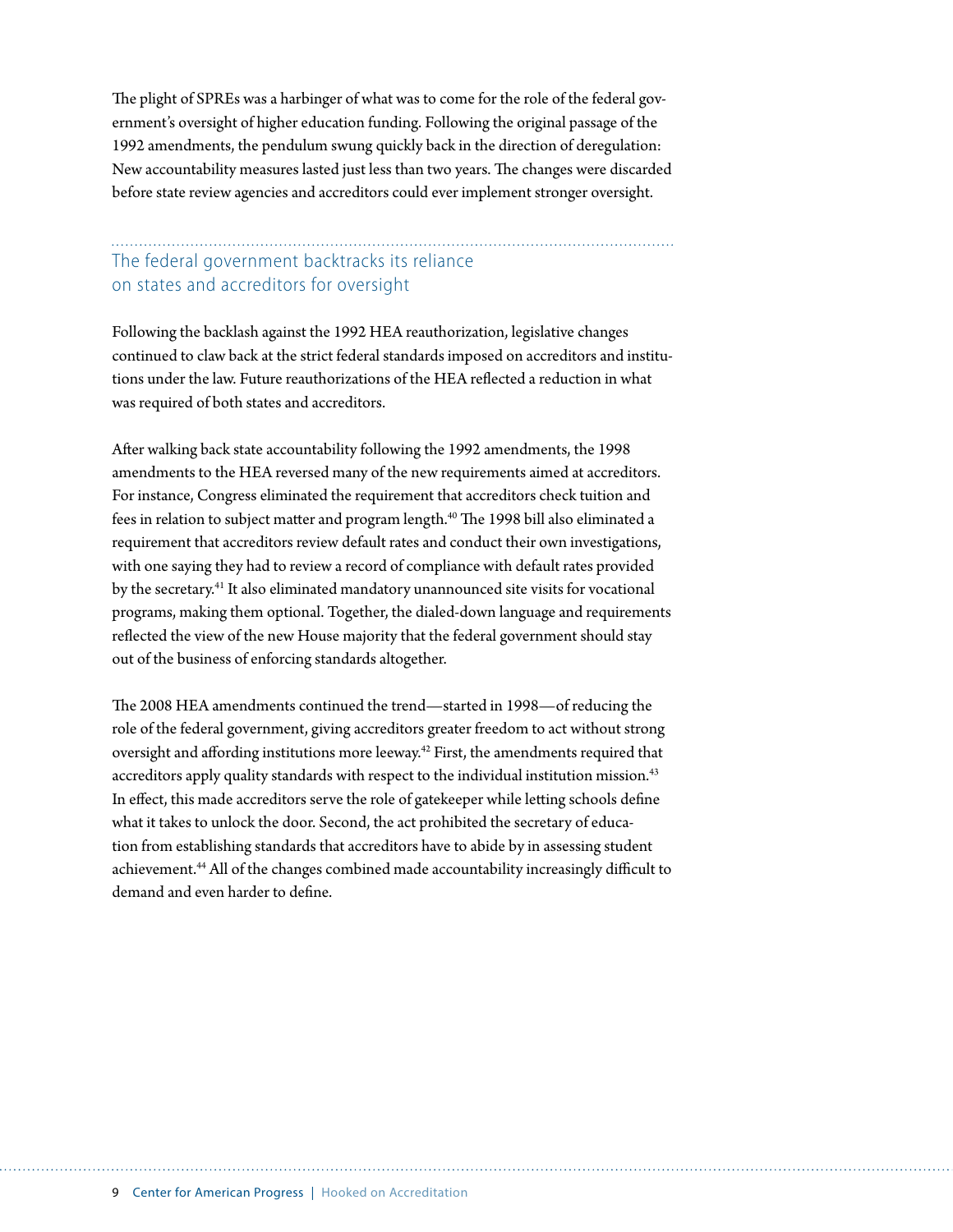#### **TABLE 2 Major changes to the Higher Education Act of 1965 after 1992**

Changes to the 1998 and 2008 reauthorizations of the Higher Education Act rolled back the strict accountability measures from 1992 and gave accreditors and higher education institutions greater leverage

#### ■ Removed ■ Changed ■ Added

| Standards that accreditors were required to address under the Higher Education Act                                                                                                                                                               |                                                                                                                                                                                                                                                                                                                                                                                       |                                                                                                                                                                                                                                                                                                                                                                                                                                                                                                   |  |
|--------------------------------------------------------------------------------------------------------------------------------------------------------------------------------------------------------------------------------------------------|---------------------------------------------------------------------------------------------------------------------------------------------------------------------------------------------------------------------------------------------------------------------------------------------------------------------------------------------------------------------------------------|---------------------------------------------------------------------------------------------------------------------------------------------------------------------------------------------------------------------------------------------------------------------------------------------------------------------------------------------------------------------------------------------------------------------------------------------------------------------------------------------------|--|
| 1992                                                                                                                                                                                                                                             | 1998                                                                                                                                                                                                                                                                                                                                                                                  | 2008                                                                                                                                                                                                                                                                                                                                                                                                                                                                                              |  |
| Curricula                                                                                                                                                                                                                                        | No change                                                                                                                                                                                                                                                                                                                                                                             | No change                                                                                                                                                                                                                                                                                                                                                                                                                                                                                         |  |
| Faculty                                                                                                                                                                                                                                          | No change                                                                                                                                                                                                                                                                                                                                                                             | No change                                                                                                                                                                                                                                                                                                                                                                                                                                                                                         |  |
| Facilities, equipment, and supplies                                                                                                                                                                                                              | No change                                                                                                                                                                                                                                                                                                                                                                             | No change                                                                                                                                                                                                                                                                                                                                                                                                                                                                                         |  |
| Fiscal and administrative capacity as<br>appropriate to the specified scale of<br>operations                                                                                                                                                     | No change                                                                                                                                                                                                                                                                                                                                                                             | No change                                                                                                                                                                                                                                                                                                                                                                                                                                                                                         |  |
| Student support services                                                                                                                                                                                                                         | No change                                                                                                                                                                                                                                                                                                                                                                             | No change                                                                                                                                                                                                                                                                                                                                                                                                                                                                                         |  |
| Recruiting and admissions practices,<br>academic calendars, catalogs,<br>publications, grading, and advertising                                                                                                                                  | No change                                                                                                                                                                                                                                                                                                                                                                             | No change                                                                                                                                                                                                                                                                                                                                                                                                                                                                                         |  |
| Program length and tuition and fees in<br>relation to the subject matter taught and<br>the objectives of the degrees or creden-<br>tials offered                                                                                                 | Program length and tuition and fees-<br>in relation to the subject matters-<br>taught and the objectives of the<br>degrees or credentials offered                                                                                                                                                                                                                                     | No change                                                                                                                                                                                                                                                                                                                                                                                                                                                                                         |  |
| Measures of program length in<br>clock hours or credit hours                                                                                                                                                                                     | Measures of program length in-<br>clock hours or credit hours                                                                                                                                                                                                                                                                                                                         | No change                                                                                                                                                                                                                                                                                                                                                                                                                                                                                         |  |
| Success with respect to student<br>achievement in relation to the<br>institution's mission-including, as<br>appropriate, consideration of course<br>completion, state licensing examination,<br>and job placement rates                          | Success with respect to student<br>achievement in relation to the<br>institution's mission-including,<br>as appropriate, consideration of course<br>completion, state licensing examination,<br>and job placement rates (standard<br>moved positions to the top of the<br>standards list included in the 1992<br>column to reflect a renewed focus<br>on outcomes rather than inputs) | Success with respect to student achievement in relation<br>to the institution's mission, which may include different<br>standards for different institutions or programs<br>as established by the institution-including, as<br>appropriate, consideration of state licensing examinations,<br>consideration of course completion, and job placement<br>rates. Prohibits the secretary of education from creating<br>new standards and additional regulations with respect<br>to student learning. |  |
| Compliance with its program<br>responsibilities under Title IV of this<br>act, including any results of financial or<br>compliance audits, program reviews, and<br>other such information the secretary may<br>provide the agency or association | Record of compliance with its program<br>responsibilities under Title IV of this<br>act, including any results of financial or<br>compliance audits, program reviews, and<br>other such information the secretary may<br>provide the agency or association                                                                                                                            | No change                                                                                                                                                                                                                                                                                                                                                                                                                                                                                         |  |
| Default rates in the student loan programs<br>under Title IV of this act based on the most<br>recent data provided by the secretary                                                                                                              | <b>Record of compliance with default rates</b><br>in the student loan programs under title<br>IV of this act based on the most recent<br>data provided by the Secretary                                                                                                                                                                                                               | No change                                                                                                                                                                                                                                                                                                                                                                                                                                                                                         |  |
| Record of student complaints                                                                                                                                                                                                                     | No change                                                                                                                                                                                                                                                                                                                                                                             | No change                                                                                                                                                                                                                                                                                                                                                                                                                                                                                         |  |
| Mandatory unannounced site visits for<br>vocational programs                                                                                                                                                                                     | <b>Mandatory</b> unannounced site visits for<br>vocational programs                                                                                                                                                                                                                                                                                                                   | No change                                                                                                                                                                                                                                                                                                                                                                                                                                                                                         |  |

Note: The language of the list requirements is taken directly from the Higher Education Amendments of 1992.

Sources: Council for Higher Education Accreditation, "HEA 98 - Details of Accreditation Provisions," available at http://www.chea.org/government/HEA/Tabs/TabD.asp#programlength (last<br>accessed November 2015); Council for Hi

available at http://www.chea.org/pdf/HEA%20Update%2045%20chart%203.pdf; *Higher Education Amendments of 1992*, Public Law 325, 102d Cong., 1st sess. (July 23, 1992), available at https://www.govtrack.us/congress/bills/102/s1150/text.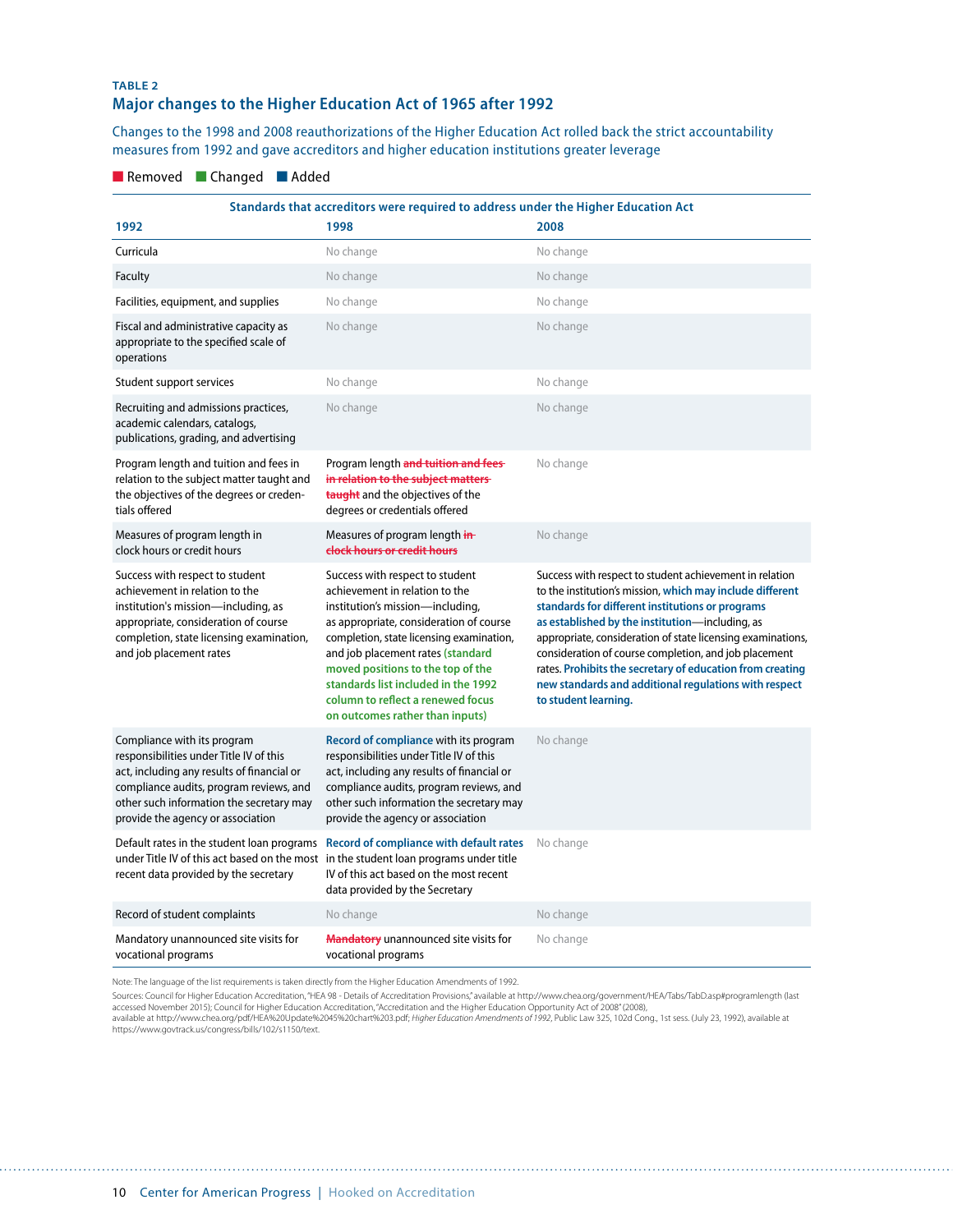## Conclusion: Looking forward

In the years following 2008, there has been a growth of the same problems that were seen in the 1950s and 1980s and 1990s in terms of concern about for-profit fraud. A 2012 Senate committee investigation led by Sen. Tom Harkin (D-IA), for example, found significantly lower completion rates, higher student loan debt, and higher loan default rates in the for-profit sector when compared with public and nonprofit institutions.45 Instead of refocusing on accreditation, as the 1992 amendments sought to do, the federal government has increasingly sought alternatives to accreditors for the purpose of protecting access to federal student aid.

Some of this has been accomplished through federal regulations administered by the Department of Education through negotiated rulemaking. The Obama administration has enacted two major regulations aimed at rooting out fraud. One, known as gainful employment, judges career training programs based on how much their graduates earn upon graduation vs. the debt borrowed. If a program is in violation, it loses access to federal funds.46 A second attempt—state authorization standards, which has been challenged in court and has yet to go into effect—includes state authorization regulations. The rule requires institutions offering distance education to students in a state where they are not physically located to meet requirements in each state where they have students. The goal is to create a more formal role for states in approving schools.<sup>47</sup>

Gainful employment, state authorization, and the executive actions announced earlier this month are all important efforts to create greater accountability among institutions that receive taxpayer funds. Accreditors, however, remain the primary gatekeepers. The legislative history of accreditation shows that fraud and abuse of the federal aid system have persisted despite repeated attempts to enact oversight and steer accreditors toward consumer and taxpayer protection. If accreditors are incapable of performing this function, then maybe it is time for an entirely new gatekeeper.

*Antoinette Flores is a Policy Analyst on the Postsecondary Education team at the Center for American Progress.*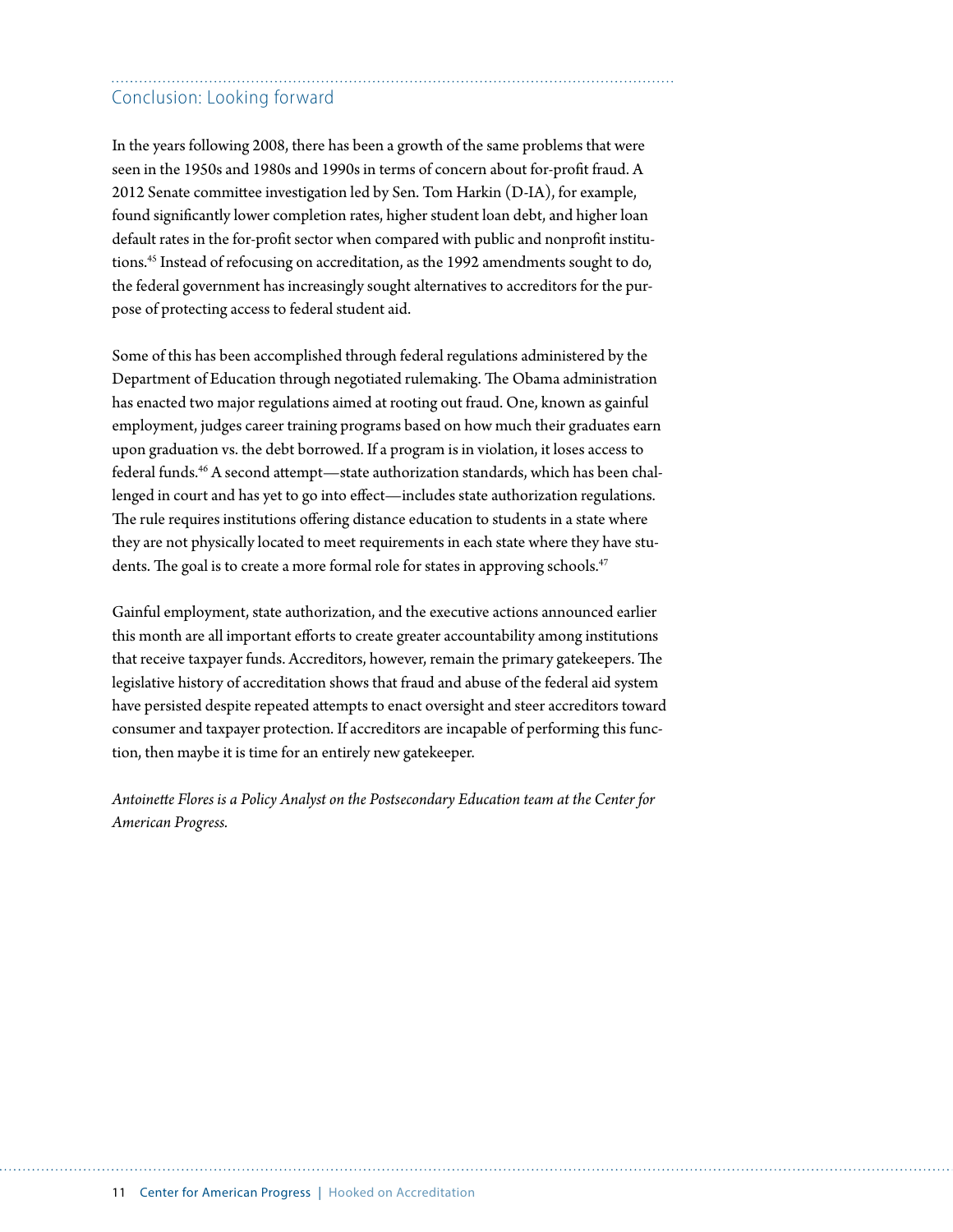#### Endnotes

- 1 U.S. Senate Committee on Health, Education, Labor, & Pensions, "Reauthorizing the Higher Education Act: Evaluating Accreditation's Role in Ensuring Quality," available at [http://](http://www.help.senate.gov/hearings/reauthorizing-the-higher-education-act-evaluating-accreditations-role-in-ensuring-quality) [www.help.senate.gov/hearings/reauthorizing-the-higher](http://www.help.senate.gov/hearings/reauthorizing-the-higher-education-act-evaluating-accreditations-role-in-ensuring-quality)[education-act-evaluating-accreditations-role-in-ensuring](http://www.help.senate.gov/hearings/reauthorizing-the-higher-education-act-evaluating-accreditations-role-in-ensuring-quality)[quality](http://www.help.senate.gov/hearings/reauthorizing-the-higher-education-act-evaluating-accreditations-role-in-ensuring-quality) (last accessed October 2015).
- 2 Andrea Fuller and Douglas Belkin, "The Watchdogs of College Education Rarely Bite," *The Wall Street Journal*,June 17, 2015, available at [http://www.wsj.com/articles/the](http://www.wsj.com/articles/the-watchdogs-of-college-education-rarely-bite-1434594602)[watchdogs-of-college-education-rarely-bite-1434594602](http://www.wsj.com/articles/the-watchdogs-of-college-education-rarely-bite-1434594602).
- 3 Paul Fain, "Federal Watchdog Eyes Accreditor," *Inside Higher Ed*, October 15, 2015, available at [https://www.insidehigh](https://www.insidehighered.com/news/2015/10/15/federal-watchdog-seeks-information-national-accreditor-about-profit-colleges)[ered.com/news/2015/10/15/federal-watchdog-seeks-infor](https://www.insidehighered.com/news/2015/10/15/federal-watchdog-seeks-information-national-accreditor-about-profit-colleges)[mation-national-accreditor-about-profit-colleges](https://www.insidehighered.com/news/2015/10/15/federal-watchdog-seeks-information-national-accreditor-about-profit-colleges).
- 4 Michael Stratford, "Senate Inquiry into Accreditation," *Inside Higher Ed*, November 6, 2015, available at [https://www.in](https://www.insidehighered.com/news/2015/11/06/senate-investigative-panel-opens-inquiry-about-college-accreditors)[sidehighered.com/news/2015/11/06/senate-investigative](https://www.insidehighered.com/news/2015/11/06/senate-investigative-panel-opens-inquiry-about-college-accreditors)[panel-opens-inquiry-about-college-accreditors](https://www.insidehighered.com/news/2015/11/06/senate-investigative-panel-opens-inquiry-about-college-accreditors).
- 5 Eric Kelderman, "U.S. to Put New Requirements on Accreditors," *The Chronicle of Higher Education*, November 6, 2015, available at [http://chronicle.com/article/US-to-Put-New-](http://chronicle.com/article/US-to-Put-New-Requirements/234082)[Requirements/234082](http://chronicle.com/article/US-to-Put-New-Requirements/234082).
- 6 Judith S. Eaton, "The Changing Role of Accreditation: Should It Matter to Government Boards?" (Washington: Council for Higher Education Accreditation, 2013), available at [http://](http://www.chea.org/pdf/Eaton-Changing_Role_Accreditation.pdf) [www.chea.org/pdf/Eaton-Changing\\_Role\\_Accreditation.](http://www.chea.org/pdf/Eaton-Changing_Role_Accreditation.pdf) [pdf](http://www.chea.org/pdf/Eaton-Changing_Role_Accreditation.pdf).
- 7 Judith S. Eaton, "Game Change for Accreditation?", Beltway Insiders, July 20, 2015, available at [http://blogs.rollcall.com/](http://blogs.rollcall.com/beltway-insiders/game-change-for-accreditation-commentary/) [beltway-insiders/game-change-for-accreditation-commen](http://blogs.rollcall.com/beltway-insiders/game-change-for-accreditation-commentary/)[tary/.](http://blogs.rollcall.com/beltway-insiders/game-change-for-accreditation-commentary/)
- 8 Accrediting Council for Independent Colleges and Schools, "History of Accreditation," available at [http://www.acics.org/](http://www.acics.org/accreditation/content.aspx?id=2258) [accreditation/content.aspx?id=2258](http://www.acics.org/accreditation/content.aspx?id=2258) (last accessed November 2015).
- 9 Ibid.
- 10 Matthew W. Finkin, "The unfolding tendency in the federal relationship to private accreditation in higher education," *Law and Contemporary Problems* 57 (4) (1995): 82–122, available at [http://scholarship.law.duke.edu/cgi/viewcontent.](http://scholarship.law.duke.edu/cgi/viewcontent.cgi?article=4255&context=lcp) [cgi?article=4255&context=lcp](http://scholarship.law.duke.edu/cgi/viewcontent.cgi?article=4255&context=lcp).
- 11 Ben Miller, "Up to the Job? National Accreditation and College Outcomes" (Washington: Center for American Progress, 2015), available at [https://www.americanprogress.org/](https://www.americanprogress.org/issues/higher-education/report/2015/09/08/119248/up-to-the-job/) [issues/higher-education/report/2015/09/08/119248/up-to](https://www.americanprogress.org/issues/higher-education/report/2015/09/08/119248/up-to-the-job/)[the-job/](https://www.americanprogress.org/issues/higher-education/report/2015/09/08/119248/up-to-the-job/).
- 12 Our Documents initiative, "Servicemen's Readjustment Act (1944)," available at [http://www.ourdocuments.gov/doc.](http://www.ourdocuments.gov/doc.php?flash=true&doc=76) [php?flash=true&doc=76](http://www.ourdocuments.gov/doc.php?flash=true&doc=76) (last accessed October 2015).
- 13 Ibid.
- 14 Barbara McClure, "Veterans' Education Assistance Programs" (Washington: Congressional Research Service, 1986), available at [http://digitalcollections.library.cmu.edu/awweb/awa](http://digitalcollections.library.cmu.edu/awweb/awarchive?type=file&item=710713) [rchive?type=file&item=710713](http://digitalcollections.library.cmu.edu/awweb/awarchive?type=file&item=710713).
- 15 House Select Committee to Investigate Educational, Training, and Loan Guaranty Programs Under GI Bill, "Summary Report," Created pursuant to H. Res. 93, 82 Cong. 1 sess. (Government Printing Office, 1951), available at [http://](http://babel.hathitrust.org/cgi/pt?id=mdp.39015015216669;view=1up;seq=1) [babel.hathitrust.org/cgi/pt?id=mdp.39015015216669;view](http://babel.hathitrust.org/cgi/pt?id=mdp.39015015216669;view=1up;seq=1)  $=1$ up;seq $=1$ .
- 16 Ibid.
- 17 House Select Committee to Investigate Educational, Training, and Loan Guaranty Programs Under GI Bill, Created pursuant to H. Res. 93, 82 Cong. 2 sess. (Government Printing Office, 1952), available at [http://babel.hathitrust.org/cgi/pt?i](http://babel.hathitrust.org/cgi/pt?id=umn.31951d03698536y;view=1up;seq=1) [d=umn.31951d03698536y;view=1up;seq=1](http://babel.hathitrust.org/cgi/pt?id=umn.31951d03698536y;view=1up;seq=1).
- 18 Fred Harcleroad, "Quality Assurance in Higher Education in the Twenty-First Century and the Role of the Council for Higher Education Accreditation" (Washington: Council for Higher Education Accreditation, 2011), available at [http://](http://www.chea.org/pdf/Fred_Harcleroad_2011.pdf) [www.chea.org/pdf/Fred\\_Harcleroad\\_2011.pdf.](http://www.chea.org/pdf/Fred_Harcleroad_2011.pdf)
- 19 Christopher T. Cross and M. René Islas, "U.S. Department of Education: Overview," available at [http://education.stateuni](http://education.stateuniversity.com/pages/2527/U-S-Department-Education.html)[versity.com/pages/2527/U-S-Department-Education.html](http://education.stateuniversity.com/pages/2527/U-S-Department-Education.html) (last accessed October 2015).
- 20 *Veterans' Readjustment Assistance Act of 1952*, Public Law 550, 82nd Cong., 2d sess. (July 16, 1952), available at [http://www.gpo.gov/fdsys/pkg/STATUTE-66/pdf/STATUTE-](http://www.gpo.gov/fdsys/pkg/STATUTE-66/pdf/STATUTE-66-Pg663.pdf)[66-Pg663.pdf](http://www.gpo.gov/fdsys/pkg/STATUTE-66/pdf/STATUTE-66-Pg663.pdf).
- 21 *Higher Education Act of 1965*, Public Law 329, 89th Cong., 1st sess. (November 8, 1965), available at [http://www.gpo.gov/](http://www.gpo.gov/fdsys/pkg/STATUTE-79/pdf/STATUTE-79-Pg1219.pdf) [fdsys/pkg/STATUTE-79/pdf/STATUTE-79-Pg1219.pdf](http://www.gpo.gov/fdsys/pkg/STATUTE-79/pdf/STATUTE-79-Pg1219.pdf).
- 22 *National Vocational Student Loan Insurance Act of 1965*, Public Law 287, 89th Cong., 1st sess. (October 22, 1965), available at [http://www.gpo.gov/fdsys/pkg/STATUTE-79/](http://www.gpo.gov/fdsys/pkg/STATUTE-79/pdf/STATUTE-79-Pg1037.pdf) [pdf/STATUTE-79-Pg1037.pdf](http://www.gpo.gov/fdsys/pkg/STATUTE-79/pdf/STATUTE-79-Pg1037.pdf).
- 23 Lawrence E. Gladieux, "Federal Student Aid Policy: A History and an Assessment," available at [https://www2.ed.gov/](https://www2.ed.gov/offices/OPE/PPI/FinPostSecEd/gladieux.html) [offices/OPE/PPI/FinPostSecEd/gladieux.html](https://www2.ed.gov/offices/OPE/PPI/FinPostSecEd/gladieux.html) (last accessed October 2015).
- 24 Ibid.

- 25 *Higher Education Act of 1965*.
- 26 *National Vocational Student Loan Insurance Act*.
- 27 Finkin, "The unfolding tendency in the federal relationship to private accreditation in higher education."
- 28 Some accreditors focused on career education existed prior to federal accreditation requirements. The most common one, today known as the Accrediting Council for Independent Colleges and Schools, or ACICS, was founded in 1912. Over time, it merged with other career institution membership organizations whose primary focus was not accreditation and maintained a subcommittee focused on accrediting. The subcommittee was phased out in 1991 when accreditation became the primary focus. See Accrediting Council for Independent Colleges and Schools, "ACICS History, III," available at [http://www.acics.org/contact/](http://www.acics.org/contact/content.aspx?id=2108) [content.aspx?id=2108](http://www.acics.org/contact/content.aspx?id=2108) (last accessed October 2015). Other accreditors focused on career education were founded after federal accreditation requirements, including the Accrediting Commission of Career Schools and Colleges, founded in 1965—Accrediting Commission of Career Schools and Colleges, "About Us," available at [http://www.](http://www.accsc.org/About-Us/About-Us.aspx) [accsc.org/About-Us/About-Us.aspx](http://www.accsc.org/About-Us/About-Us.aspx) (last accessed October 2015)—and the Accrediting Council for Continuing Education & Training, founded in 1974—Accrediting Council for Continuing Education & Training, "About ACCET," available at <http://accet.org/> (last accessed October 2015). Federal investigations in the 1980s and 1990s, mentioned later in this brief, found that seven accreditors oversaw a majority of for-profit schools. Of those seven, five were established after the federal government began to require that institutions must be accredited in order to access federal financial aid. See U.S. Senate Permanent Subcommittee on Investigations of the Committee on Governmental Affairs, "Abuses in Federal Student Aid Programs" (1991), available at [http://](http://files.eric.ed.gov/fulltext/ED332631.pdf) [files.eric.ed.gov/fulltext/ED332631.pdf](http://files.eric.ed.gov/fulltext/ED332631.pdf).

29 Ibid.

- 31 Mark Pitsch, "Student-Loan Program Lambasted in Subcommittee Report," *Education Week*, May 29, 1991, available at [http://www.edweek.org/ew/articles/1991/05/29/10300030.](http://www.edweek.org/ew/articles/1991/05/29/10300030.h10.html) [h10.html](http://www.edweek.org/ew/articles/1991/05/29/10300030.h10.html).
- 32 Senate Committee on Governmental Affairs, "Abuses in Federal Student Aid Programs."

<sup>30</sup> Ibid.